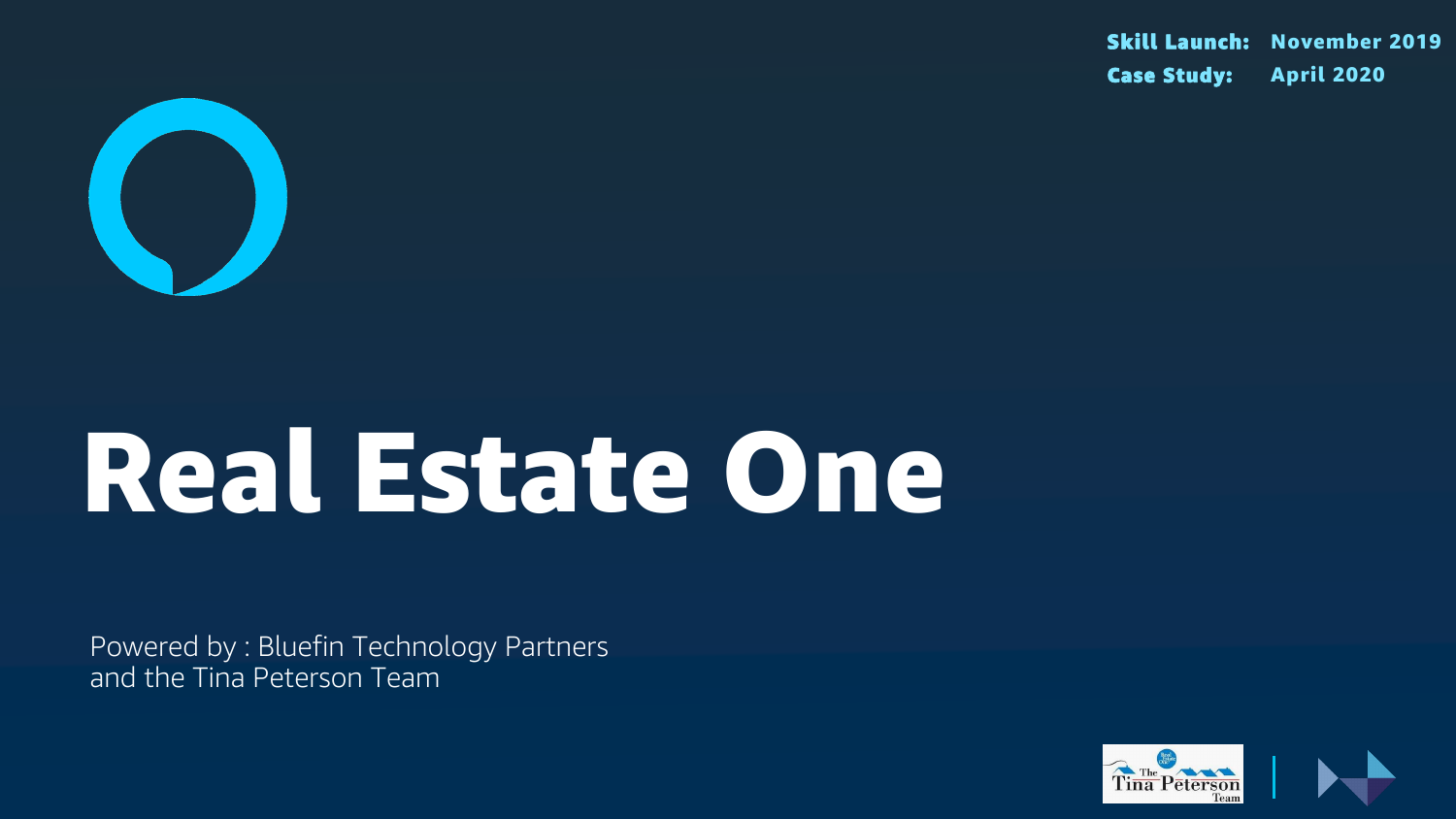### Problem

People are busy and looking for the perfect home takes time. It can be hard to even take the first step, knowing what you can get for your budget. The Tina Peterson Team works hard to help local Michigan Residents from start to finish in their real estate needs. For that reason the Tina Peterson Team knew they needed to be able to quickly answer homeowners when they asked, "How much for a house in Detroit?"

### **Opportunity**

# Case Study – Tina Peterson Team

Being able to give homeowners in Michigan an effective way to check listing prices. Imagine being stuck in traffic on your long commute and being able to get information about moving closer to work. Bluefin Technology Partners helped the Tina Peterson team build a custom skill that matches what a homeowner is looking for, price, locations, number of bedrooms & baths with real time inventory. Alexa provides you a summary and lets your narrow the results while sending you a comprehensive list with pictures and even open house information.

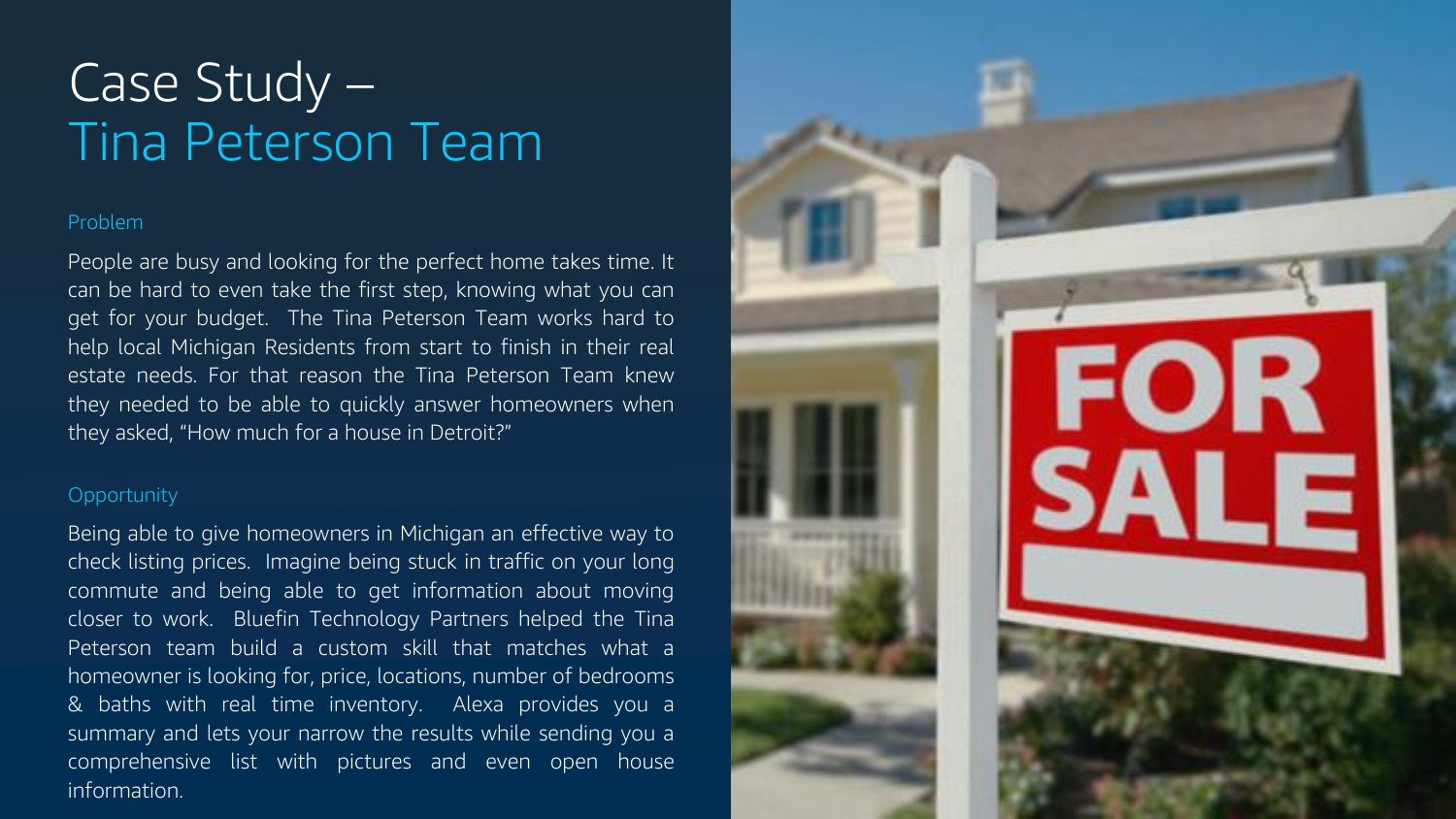### Case Study – Tina Peterson Team

#### **Solution**



### **753 GRAND MARAIS** POINTE PARK, MIC 48230

\$599,900 Beds 5 Baths 3



777 LAKELAND S **GROSSE POINTE, M** 48230 \$559,900



The Tina Peterson Team is known for its wealth of knowledge and expertise. Homes don't get bought and sold without physically seeing them, and without knowledgeable realtors helping navigate the market. They aimed to make a skill that let a home buyer do some research on houses in a convenient way. It also helps to inform the real estate agents of what is important to the buyer and where are they looking. The Real Estate One - Tina Peterson Team skill then teams them up with the most knowledgeable agent for that client.

The skill collects a user's preferences on where they may want to buy a home, and how much they are looking to spend. Alexa then looks up houses meeting the buyer's criteria, and summarizes the results to the user. In real time an email is sent to the user with pictures, and connects them directly with Tina Peterson. This allows the real estate agent to reach out and set up a time to view any houses the homeowner is interested in viewing.

Location: DETROIT, MI Price Range: \$550,000 - \$800,000 Bedrooms: 1+ Bathrooms: 1+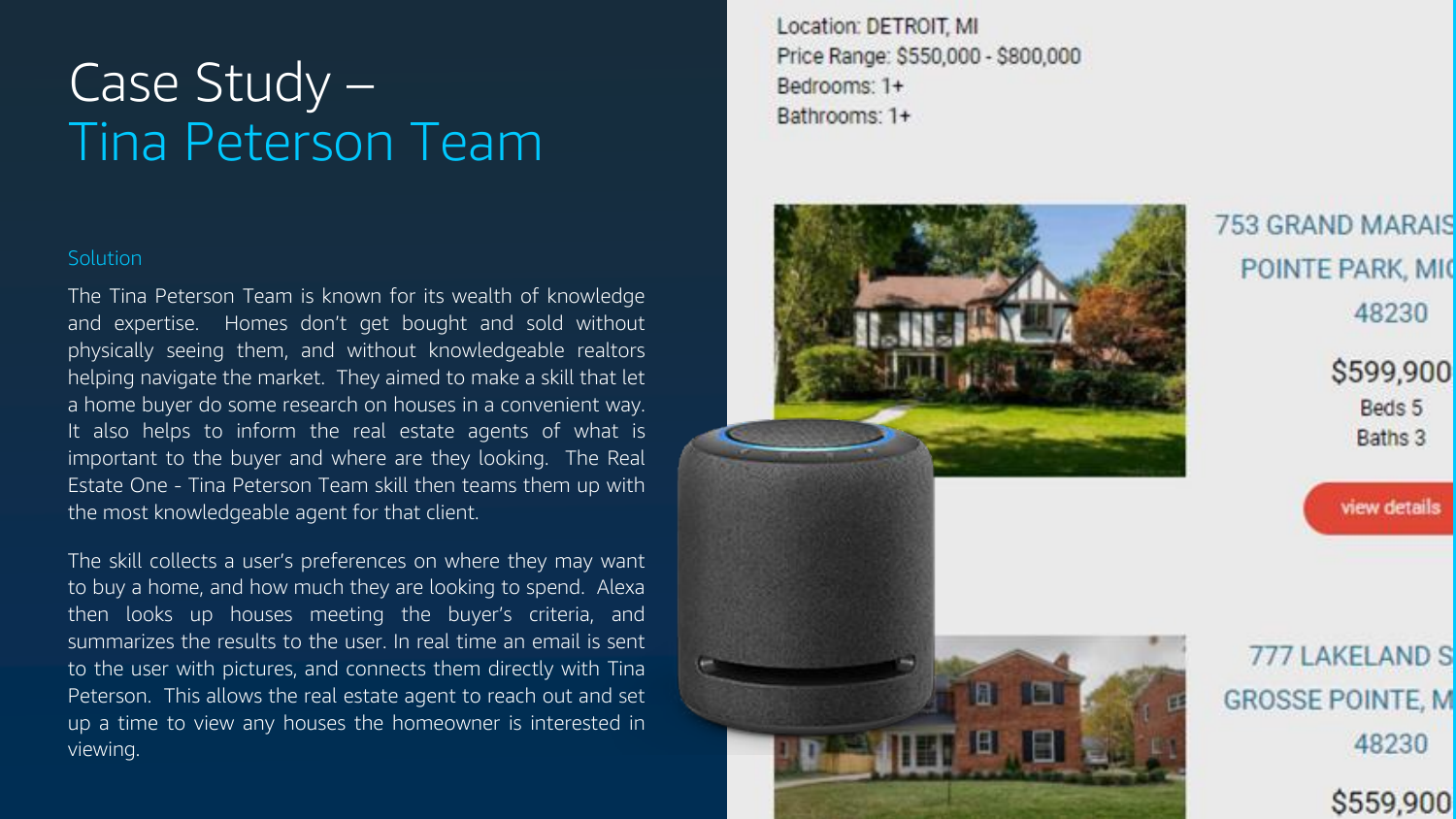|                                                                                  | Tina Peterson Team - Real Estate One                                                                                                                                                     |                                                                                                                                                                                                                                                                                                          |        |
|----------------------------------------------------------------------------------|------------------------------------------------------------------------------------------------------------------------------------------------------------------------------------------|----------------------------------------------------------------------------------------------------------------------------------------------------------------------------------------------------------------------------------------------------------------------------------------------------------|--------|
|                                                                                  |                                                                                                                                                                                          | <b>ID</b> Like<br>N Follow                                                                                                                                                                                                                                                                               | Share  |
|                                                                                  | <b>Tina Peterson Team</b><br>- Real Estate One<br>@TinaPetersonRealtor<br>Home                                                                                                           | View 1 more reply                                                                                                                                                                                                                                                                                        |        |
|                                                                                  |                                                                                                                                                                                          | Tina Peterson Team - Real Esta<br>December 8, 2019 · ⊙                                                                                                                                                                                                                                                   |        |
|                                                                                  |                                                                                                                                                                                          | Tina Peterson Team ~ known for being o<br>launched our own Alexa and Google Voi<br>Michigan. Nothing replaces using a Real<br>sell a home, but Alexa and Google can h<br>comments below) $\sim$ and when you are re<br>read our Google reviews (Tina Peterson<br>one of the top rated Teams in Michigan! |        |
|                                                                                  | <b>Reviews</b>                                                                                                                                                                           |                                                                                                                                                                                                                                                                                                          |        |
|                                                                                  | Photos                                                                                                                                                                                   |                                                                                                                                                                                                                                                                                                          |        |
|                                                                                  | Videos                                                                                                                                                                                   |                                                                                                                                                                                                                                                                                                          |        |
|                                                                                  | <b>Posts</b>                                                                                                                                                                             |                                                                                                                                                                                                                                                                                                          |        |
|                                                                                  | <b>Events</b>                                                                                                                                                                            | Article 1                                                                                                                                                                                                                                                                                                |        |
|                                                                                  | About                                                                                                                                                                                    |                                                                                                                                                                                                                                                                                                          |        |
|                                                                                  | Community                                                                                                                                                                                |                                                                                                                                                                                                                                                                                                          |        |
|                                                                                  | <b>Community Reports</b>                                                                                                                                                                 |                                                                                                                                                                                                                                                                                                          |        |
|                                                                                  | Home Search                                                                                                                                                                              |                                                                                                                                                                                                                                                                                                          | Resur  |
| 'n<br>Alexa Skills v<br><u>y Prime</u>                                           |                                                                                                                                                                                          | $\overset{\text{EN}}{\bigoplus}$<br>Hello, T<br>Q<br>Accour                                                                                                                                                                                                                                              | Learn  |
| <b>Tina's Amazon.com</b><br>ldress<br>Your Smart Home<br><b>Games and Trivia</b> | Best Sellers Today's Deals Find a Gift Registry<br><b>Prime Video</b><br>Help Browsing History $\blacktriangledown$<br>Lifestyle<br><b>Your Skills</b><br><b>Getting Started</b><br>Help | Buy Again<br><b>Gift Cards</b>                                                                                                                                                                                                                                                                           | bit.ly |
|                                                                                  | Luke Bryan Presents: Spring Outdoor Event! Shop now .                                                                                                                                    |                                                                                                                                                                                                                                                                                                          |        |
| tyle > Home Services                                                             |                                                                                                                                                                                          | $\blacktriangleright$ YouTube                                                                                                                                                                                                                                                                            |        |
|                                                                                  | Tina Peterson Team - Real Estate One<br>by Real Estate One - Tina Peterson Team<br>Rated: Guidance Suggested<br>★★★★★ 7<br><b>Free to Enable</b>                                         |                                                                                                                                                                                                                                                                                                          |        |
|                                                                                  | "Alexa open Tina Peterson<br>"Alexa launch Tina Peterson<br>Team"<br>Team and Buy a Home"                                                                                                | "Alexa start Tina Petersor<br>and Sell"                                                                                                                                                                                                                                                                  |        |
|                                                                                  |                                                                                                                                                                                          |                                                                                                                                                                                                                                                                                                          |        |
|                                                                                  |                                                                                                                                                                                          |                                                                                                                                                                                                                                                                                                          |        |
|                                                                                  |                                                                                                                                                                                          |                                                                                                                                                                                                                                                                                                          |        |
|                                                                                  |                                                                                                                                                                                          |                                                                                                                                                                                                                                                                                                          |        |
|                                                                                  |                                                                                                                                                                                          | $\bullet$ 0:54 / 1:00<br>$\blacktriangleright$                                                                                                                                                                                                                                                           |        |
|                                                                                  |                                                                                                                                                                                          | <b>9 MICHIGAN</b>                                                                                                                                                                                                                                                                                        |        |
|                                                                                  |                                                                                                                                                                                          |                                                                                                                                                                                                                                                                                                          |        |

#### ate One

 $...$ 

on top of Technology  $\sim$  we have ce to help you buy or sell a home in Itor® when you are ready to buy or elp you get started (link in eady for an agent ~ make sure to Team - Real Estate One) and use



3,391 views · Dec 8, 2019

tina peterson team real estate one THE TINA PETERSON TEAM SKILL

Alexa and Google Voice can now help you buy or sell your home in Michigan

### Go-To-Market

### Go -To -Market Approach

The Tina Peterson Team has years worth of customers that they reached out to in order to introduce them to the skill. Leveraging their active social presence, they posted content showing the power of the Alexa Skill over modern social channels. The team produced and published a short YouTube video that shows users the ease and convenience of the skill while injecting their brand's personality.

 $\boxed{\equiv}$  amazo

**Alexa Skills** Fo

lexa Skills → Lifes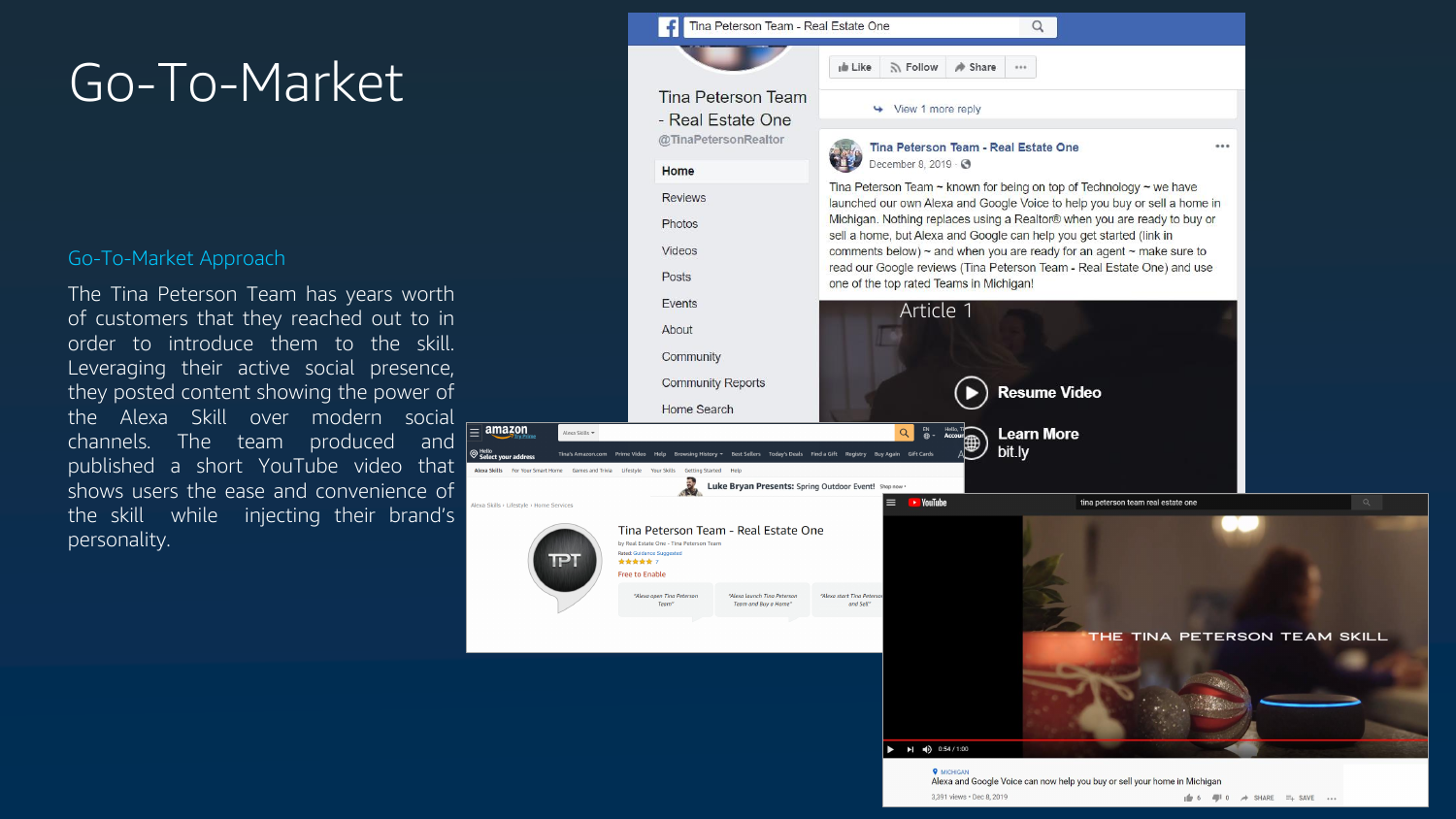# Case Study Video



https://youtu.be/ouUvz87v-QU Trouble viewing the video? Paste this link into your browser.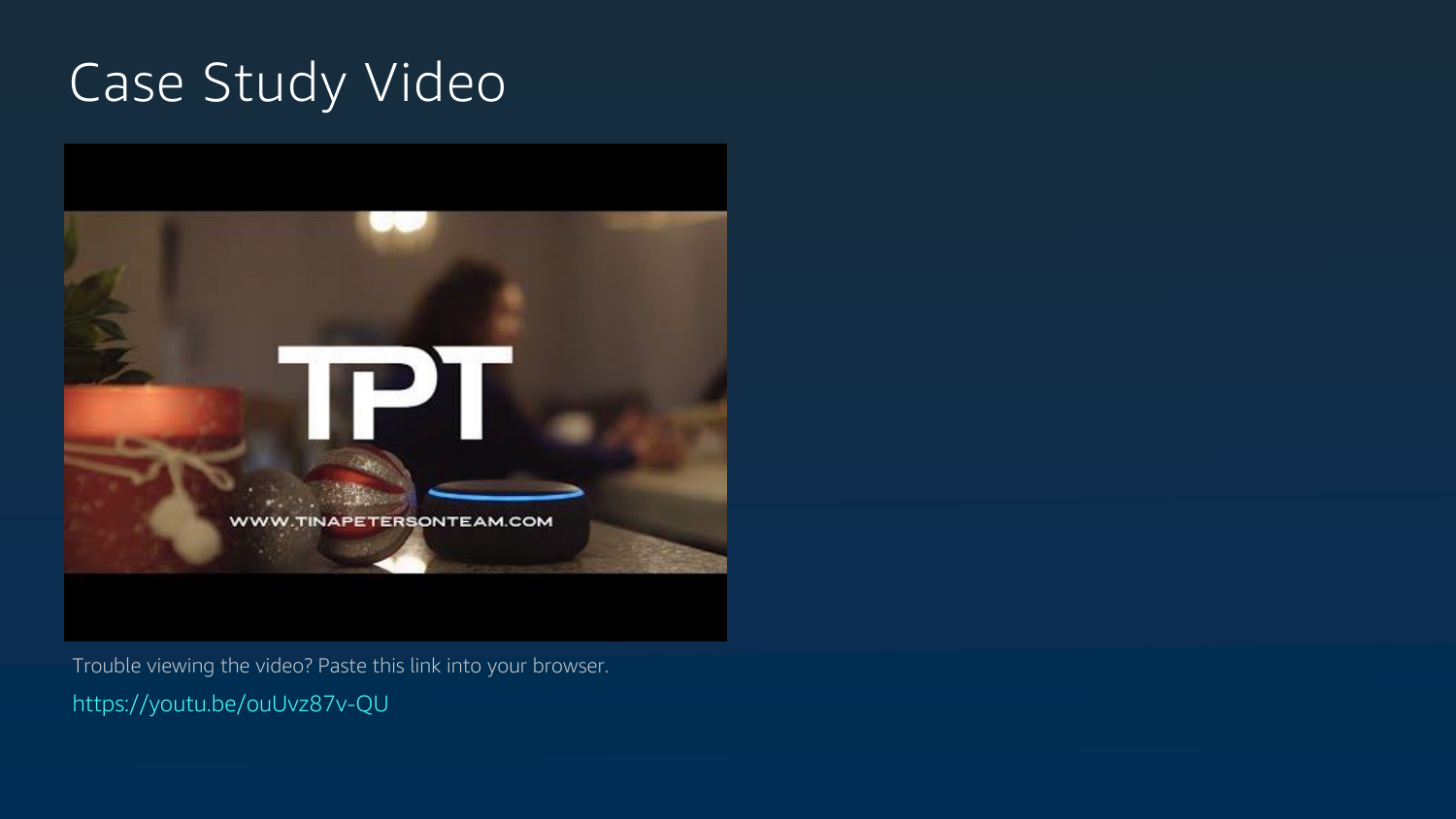# Holiday 2019 Promotional Results

People Viewed Promotional Video Houses Quoted **Unique Customers in** 



# first month